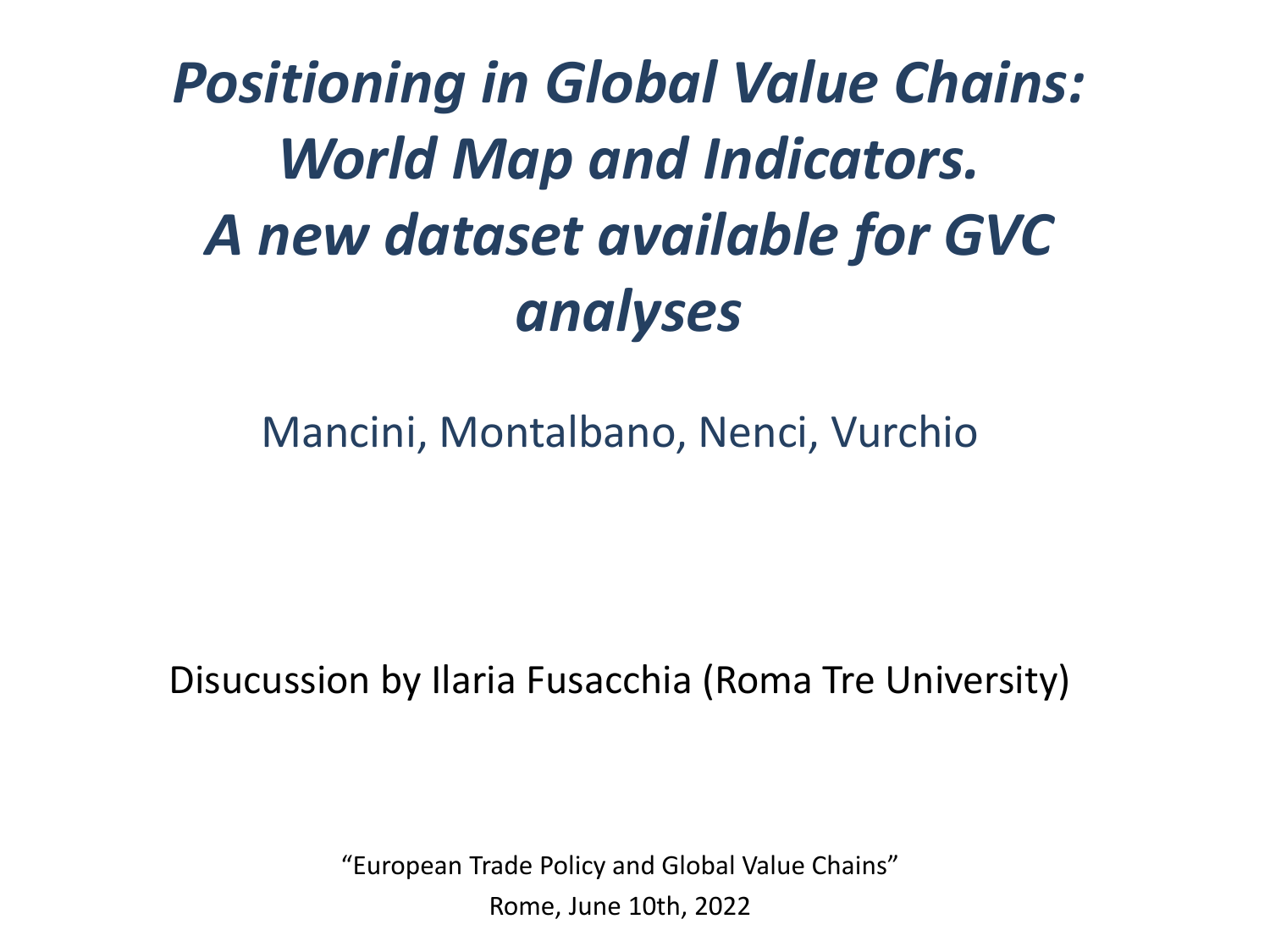## A very useful contribution!

- $\triangleright$  Aim: Provide scholars with a new global dataset of upstreamness and downstreamness measures
- o Most of the literature has focused mostly on TVA and GVC participation measures, backward-linkages indexes (the use of foreign intermediate to produce exports) and forward-linkages measures (DVA exported to third markets), but less has been done with positioning indexes.
- o An informative statistic with useful indications at the sector level ⇒ The idea of having these indexes available and "ready-to-use" is indeed promising!

#### **1. DEFINITION**

- What do these indexes add *wrt* to more traditional GVC participation indicators, especially at the country level (e.g., upstreamness vs forward participation)?
- $\triangleright$  Downstreamness measures and the smiling curve: are downstream phases of production characterized by relatively lower/higher value added?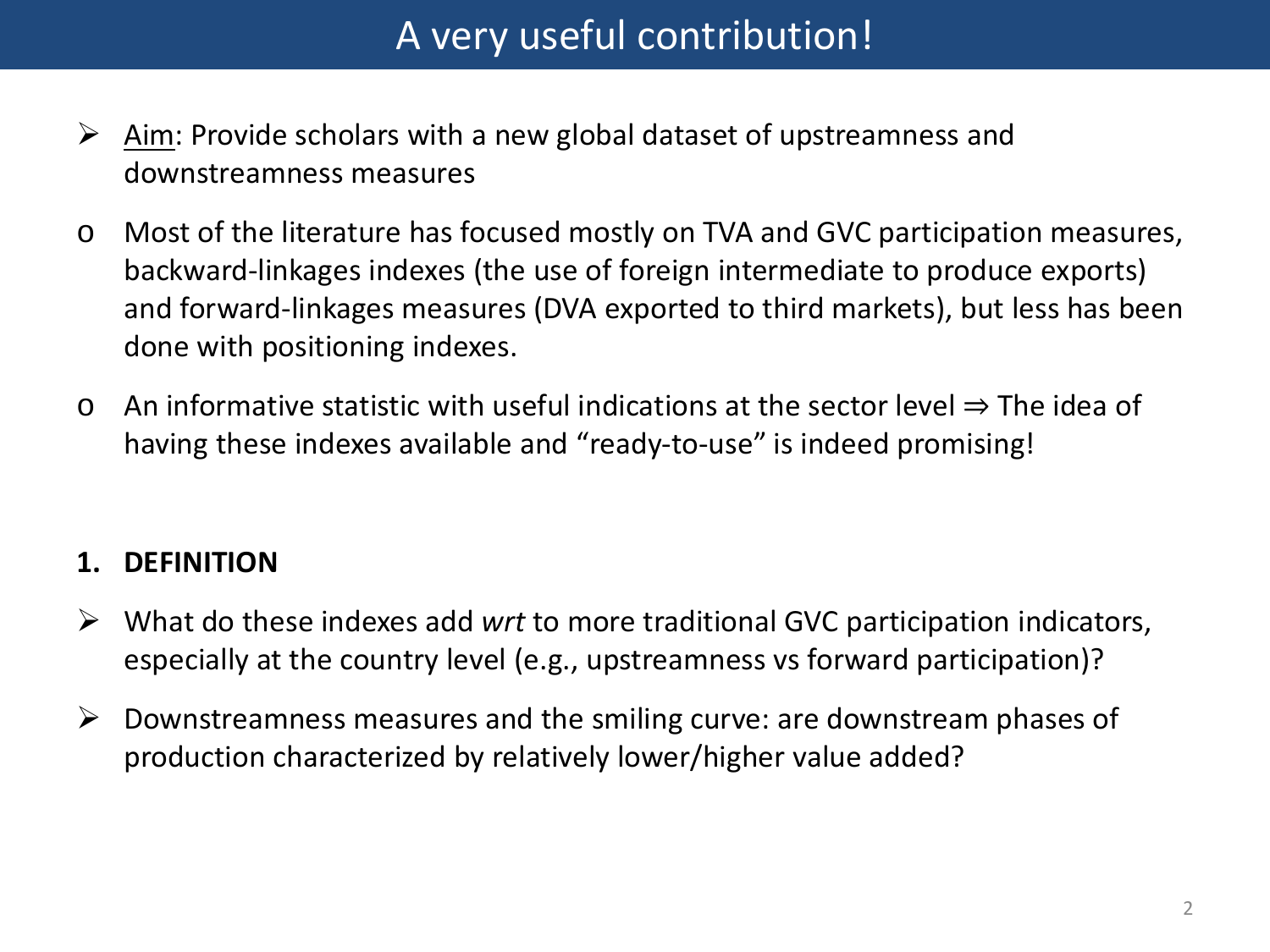#### **2. DATA**:

- You provide measures of upstreamness and downstreamness, computed on the most used Inter-Country Input Output tables (EORA, ADB MRIO, WIOD, OECD TiVA)
- The construction of ICIO tables is complex and usually requires the application of specific compilation methods and assumptions to reconcile data from different sources and cope with data availability or reliability issues
- It would be interesting to complement the global datasets with detailed micro data, to directly inform and refine the construction of the proportionality weights (eventually feasible for individual countries).

#### **3. APPLICATION**:

- In the empirical test, you record a general robust negative association between downstreamness and value added performances.
- But downstreamness is by definition characterized by a lower VA content. As long as VA increase relative to for example the output, shouldn't the index decrease too?